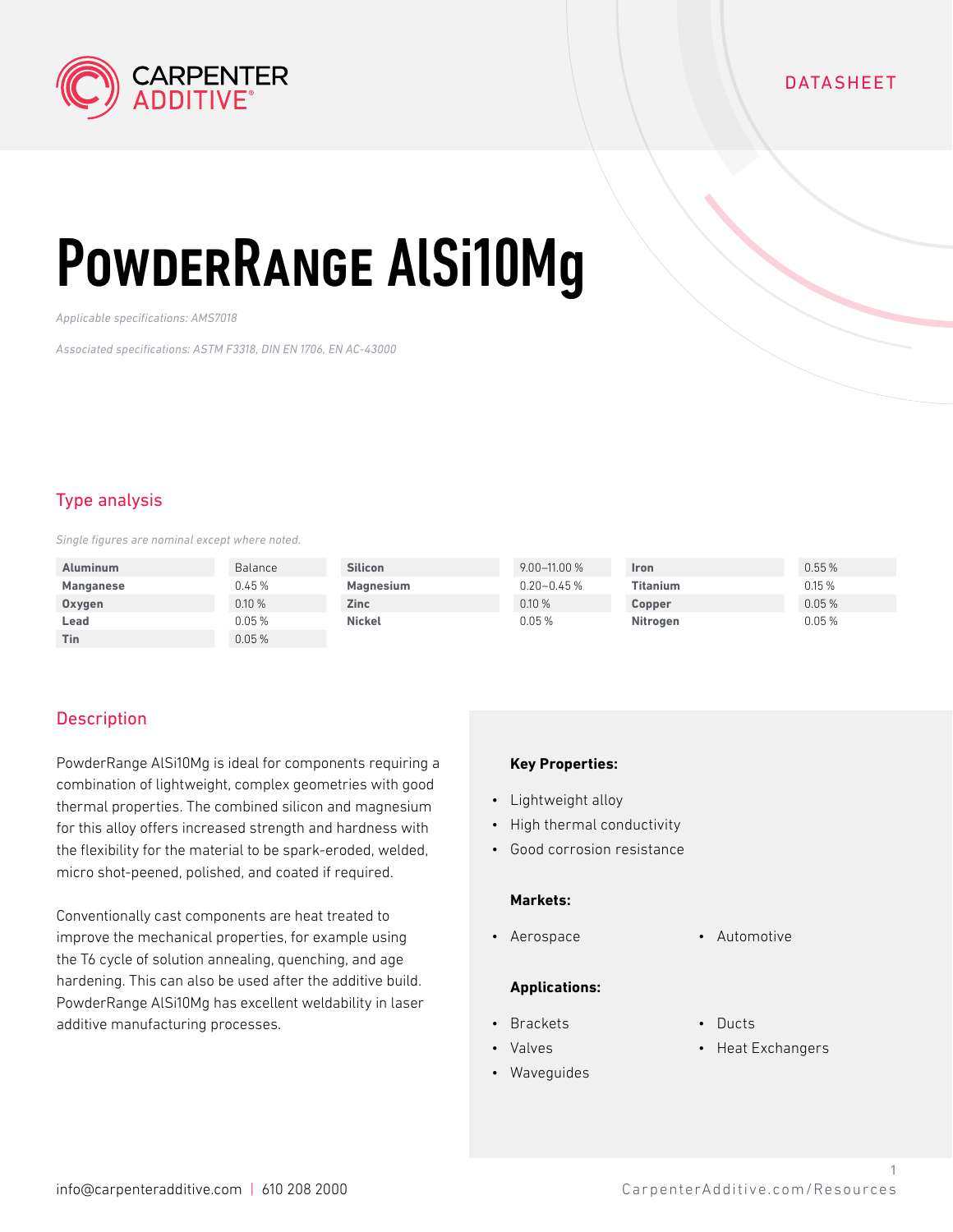

## > PowderRange AlSi10Mg

## Powder properties

| <b>PART NUMBER</b>                         | PowderRange AlSi10Mg F                         |
|--------------------------------------------|------------------------------------------------|
| <b>APPLICATION</b>                         | $I-PRF1$                                       |
| <b>MAXIMUM PARTICLE SIZE</b>               | Max 10 wt% > 63 $\mu$ m <sup>2</sup>           |
| <b>MINIMUM PARTICLE SIZE</b>               | Max 10 vol% < 20 $\mu$ m <sup>3</sup>          |
| <b>LSD PERCENTILE</b>                      | D10, D50, D90 <sup>3</sup> , reported          |
| <b>ATOMIZATION</b>                         | Vacuum Induction Melted, Nitrogen Gas Atomized |
| <b>APPARENT DENSITY (G/CM<sup>3</sup>)</b> | Measured according to ASTM B2124 and reported  |
| <b>CARNEY FLOW</b>                         | Measured according to ASTM B964 and reported   |

*1 ASTM/ISO 52900: Laser — Powder Bed Fusion (L-PBF), Electron-Beam Powder Bed Fusion (EB-PBF), Directed Energy Deposition (DED) 2 ASTM B214 Standard Test Method for Sieve Analysis for Metal Powders* 

*<sup>3</sup>ASTM B822 Standard Test Method for Particle Size Distribution of Metal Powders and Related Compounds by Light Scattering* 

*4 ASTM B212 Standard Test Method for Apparent Density of Free-Flowing Metal Powders Using the Hall Flowmeter Funnel* 

*Testing of powder will fulfill certification requirements to Nadcap Materials Testing and ISO/IEC 17025 Chemical, per relevant ASTM procedures*

## Typical achievable mechanical properties

| ROOM TEMPERATURE MECHANICAL PROPERTIES |                    |      |                                            |      |                                                            |                                   |                                    |  |  |  |  |
|----------------------------------------|--------------------|------|--------------------------------------------|------|------------------------------------------------------------|-----------------------------------|------------------------------------|--|--|--|--|
| <b>FORM</b>                            | <b>ORIENTATION</b> |      | 0.2% YIELD<br>STRENGTH $\sigma_{_{0.2\%}}$ |      | <b>ULTIMATE TENSILE</b><br>STRENGTH $\sigma_{\text{tric}}$ | <b>ELONGATION</b><br><b>IN 4D</b> | <b>REDUCTION</b><br><b>OF AREA</b> |  |  |  |  |
|                                        |                    | ksi  | <b>MPa</b>                                 | ksi  | <b>MPa</b>                                                 | %                                 | %                                  |  |  |  |  |
| Post heat<br>treatment,<br>L-PBF       | XandY              | 26.4 | 182                                        | 41.2 | 284                                                        | 19                                | 40                                 |  |  |  |  |
|                                        |                    | 26.1 | 180                                        | 42.1 | 290                                                        | 15                                | 32                                 |  |  |  |  |